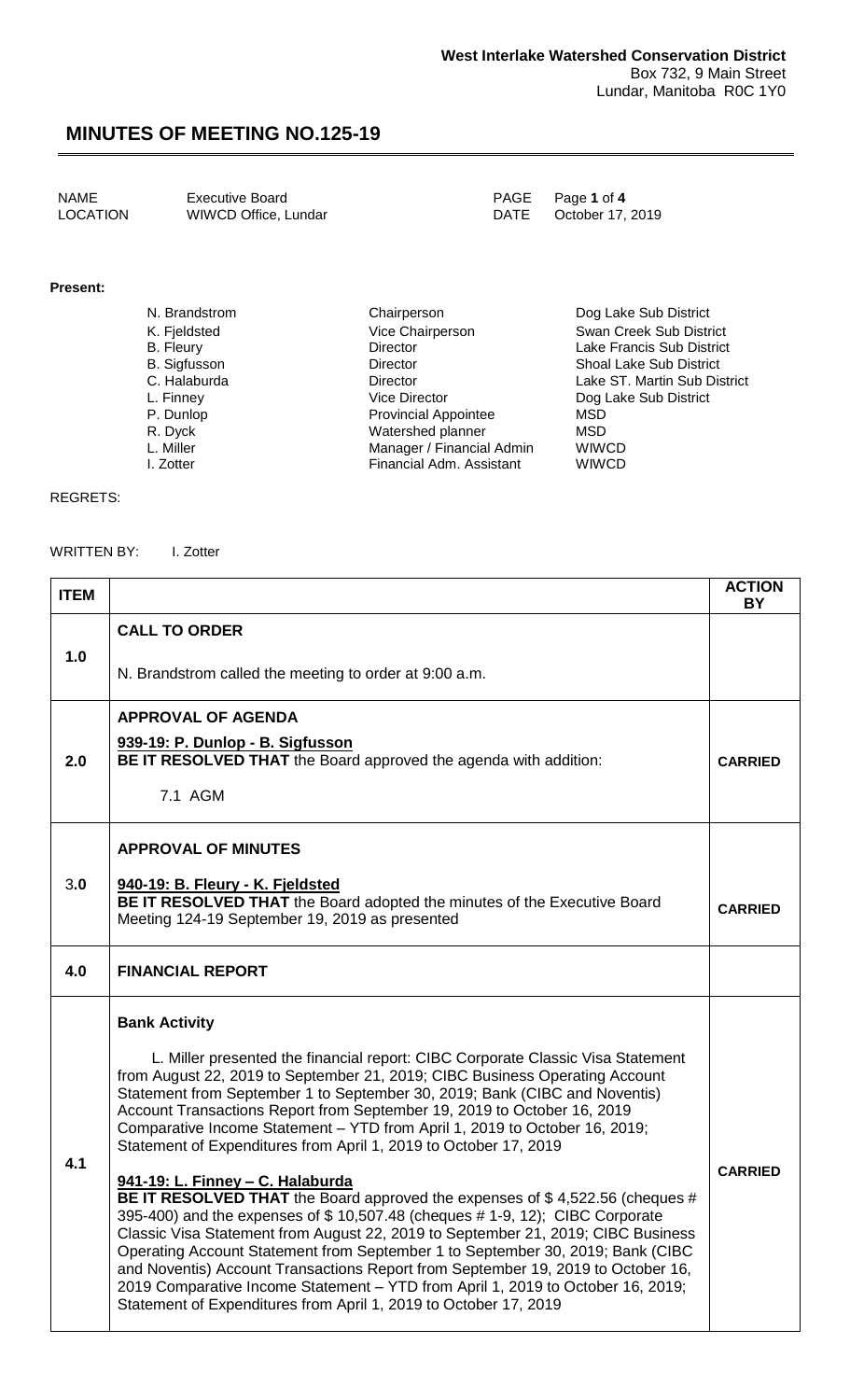| <b>NAME</b><br>LOCATION | <b>Executive Board</b><br>WIWCD Office, Lundar                                                                                                                                                                                                                                                                                                                                                                                                                                                                                                                | PAGE<br>DATE | Page 2 of 4<br>October 17, 2019 |                |
|-------------------------|---------------------------------------------------------------------------------------------------------------------------------------------------------------------------------------------------------------------------------------------------------------------------------------------------------------------------------------------------------------------------------------------------------------------------------------------------------------------------------------------------------------------------------------------------------------|--------------|---------------------------------|----------------|
| 5.0                     | <b>SUB DISTRICT RECOMMENDATIONS</b><br><b>Sub District Meetings:</b><br><b>Swan Creek Sub District</b> – held on September 25, 2019 at 9:00 a.m. at the WIWCD<br>Office in Lundar; appointed representative from the RM of Fisher attended the meeting.<br>Dog Lake And Lake St. Martin Sub District - due to weather conditions rescheduled<br>to October 29, 2019 at 7:00 p.m. at the RM of West Interlake Office in Ashern;<br>Lake Francis and Shoal Lake Sub District – October 17, 2019 at 7:00 p.m. at the RM<br>of St. Laurent Office in St. Laurent. |              |                                 |                |
| 6.0                     | <b>OLD BUSINESS</b>                                                                                                                                                                                                                                                                                                                                                                                                                                                                                                                                           |              |                                 |                |
| 6.1                     | <b>Integrated Watershed Management plan (IWMP)</b><br>Advertisement was placed in the Lundar Bull Sale Calendar. Two hundred (200) extra<br>copies requested.                                                                                                                                                                                                                                                                                                                                                                                                 |              |                                 |                |
| 6.2                     | <b>Winter Watering System Applications</b><br>The Board discussed the requirements for the approval of Winter Off Site Watering<br>System Projects and the Application Form. After the discussion, the Board agreed to<br>seek help from the supplier to develop Specification Standards. The Board suggested<br>to include the following on the application:<br>1). The System must meet the Standards provided by the WIWCD;<br>2). It is the Applicant responsibility to meet the well capacity in order to support water<br>requirements.                 |              |                                 |                |
| 6.3                     | <b>Hatchery Drain</b><br><b>Tabled</b>                                                                                                                                                                                                                                                                                                                                                                                                                                                                                                                        |              |                                 |                |
| 6.4                     | <b>Policy</b><br>The Board presented with the WIWCD Manual Policy, Sections 3.4, 3.5 and 3.6 The<br>Board discussed sections above and made suggestions. Policy to be presented for<br>approval at the next Executive Meeting.<br><u>942-19: P. Dunlop - B. Fleury</u><br>BE IT RESOLVED THAT the Board adopted the WIWCD Manual Policy, Sections 3.1<br>$-3.3.$                                                                                                                                                                                              |              |                                 | <b>CARRIED</b> |
| 6.5                     | <b>Bank</b><br>Transition to the Noventis Credit Union branch in Lundar is almost completed.<br>Information pertaining to Noventis Credit Union Credit and a comparison chart with<br>existing CIBC Credit Card will be presented to the Board at the next executive meeting.                                                                                                                                                                                                                                                                                 |              |                                 |                |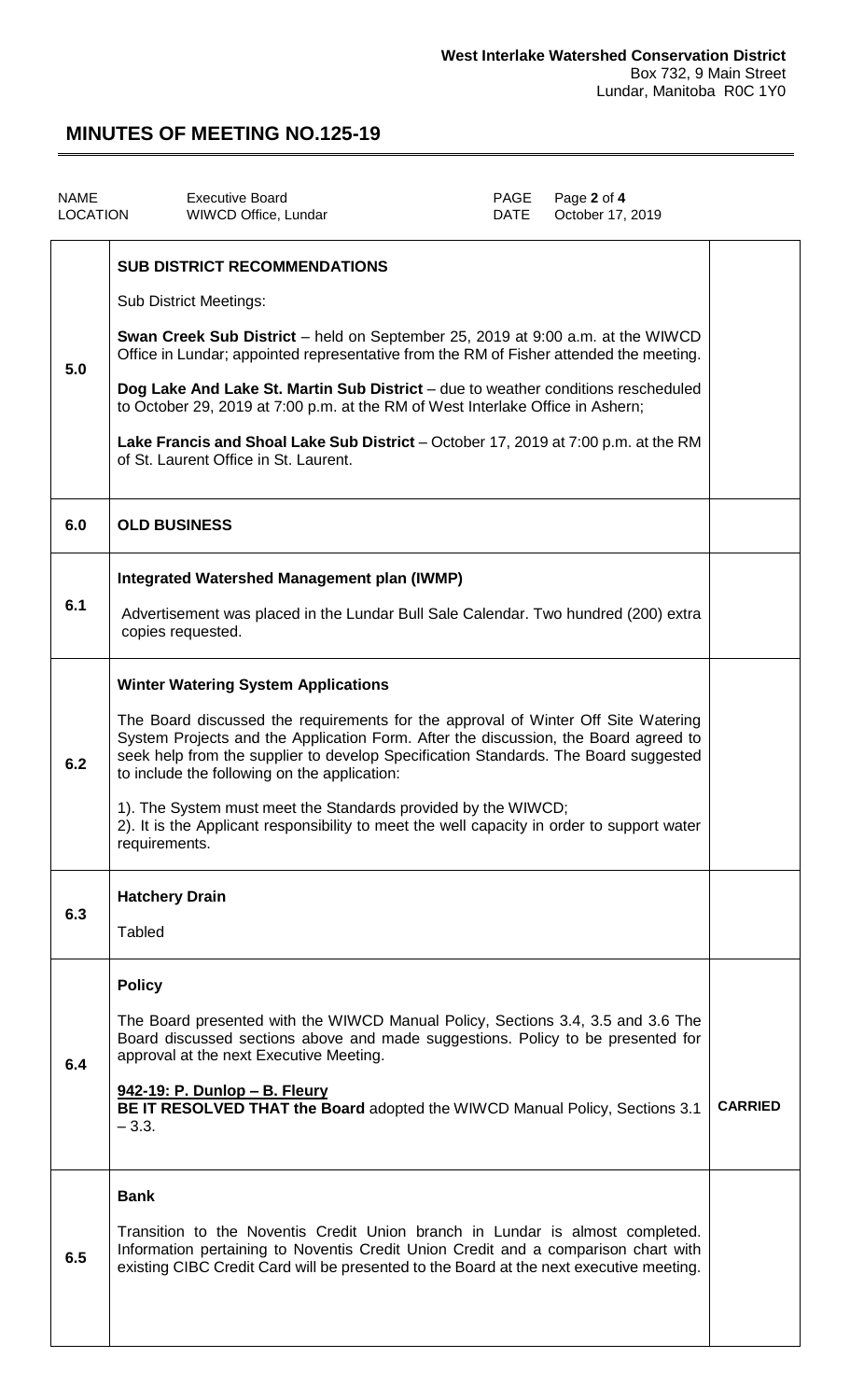| <b>NAME</b><br><b>LOCATION</b> | <b>Executive Board</b><br>PAGE<br>Page 3 of 4<br>October 17, 2019<br>WIWCD Office, Lundar<br>DATE                                                                                                                                                                                                                         |  |
|--------------------------------|---------------------------------------------------------------------------------------------------------------------------------------------------------------------------------------------------------------------------------------------------------------------------------------------------------------------------|--|
| 6.6                            | <b>Conservation Trust Fund</b><br>Conservation Trust announced a new intake of Letters of Intent (LOI), due date is<br>November 15, 2019.<br>The intake for LOI for the Watershed Category will be announced later and will take<br>place in 2020.                                                                        |  |
| 6.7                            | <b>Ducks Unlimited</b><br>Updates are not available at this time. Tabled                                                                                                                                                                                                                                                  |  |
| 6.8                            | <b>Cover Crops</b><br>The Board inspected some of the approved sites on September 19, 2019. Due to the<br>extreme drought, conditions for growing any type of crops were not favourable this year.                                                                                                                        |  |
| 6.9                            | <b>Advertisement / Truck</b><br>The WIWCD Logo on each side of the truck is in poor condition. Board provided with a<br>quotes from G. Morden to replace the existing logo. The Board decided to proceed with<br>Vinyl Logo on each door provided by G. Morden at the cost of \$200.00                                    |  |
| 6.10                           | Northwest Interlake Integrated Watershed Management Plan (IWMP)<br><b>Tabled</b>                                                                                                                                                                                                                                          |  |
| 6.11                           | <b>Riparian Fencing Application</b><br><b>Tabled</b>                                                                                                                                                                                                                                                                      |  |
| 6.12                           | <b>School Programs</b><br>Oak Hammock Marsh Interpretive Centre will be contacting schools in the district to<br>schedule an educational program "The Wetland Ecovan" for April of 2020.                                                                                                                                  |  |
| 6.13                           | <b>HOP Foundation</b><br>The WIWCD submitted a request for a donation to Harmonizing Our Planet (HOP)<br>Foundation. Request was granted and the WIWCD received a donation of \$3,000.00<br>to purchase a Hydrogeology Stream Table with cart from Boreal Science. Order has<br>been placed, shipment partially received. |  |
| 7.0                            | <b>NEW BUSINESS</b>                                                                                                                                                                                                                                                                                                       |  |
| 7.1                            | <b>AGM</b><br>Annual General Meeting will take place on January 16, 2020. Tentatively meeting<br>scheduled in Lake Francis. Past Board Members, J. Cruise and H. Rosing to be invited<br>to the AGM.                                                                                                                      |  |
| 8.0                            | <b>REPORTS</b>                                                                                                                                                                                                                                                                                                            |  |